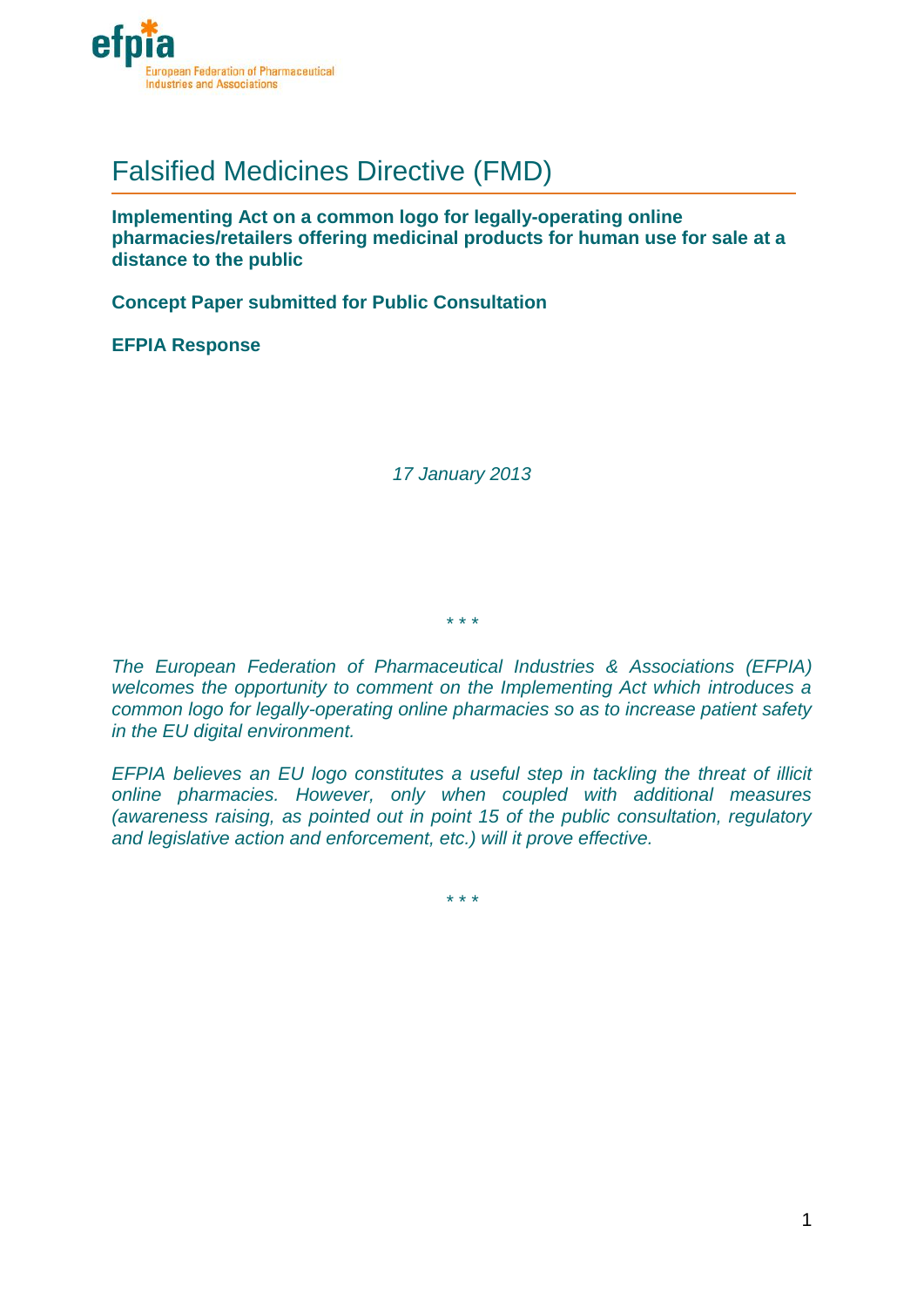

# **CONSULTATION TOPICS**

*1. The technical, electronic and cryptographic requirements for verification of the authenticity of the common logo* 

12. The verification of the common logo is done via a reciprocal link (see above). In order for the reciprocal link to work reliably it might be necessary to ensure a secure information transit between the common logo and the national list of legally operating online pharmacies/retailers.

13. In view of fast technical progress, and in order to ensure the efficacy of the system, it might be preferable not to draw up details for the technical, electronic and cryptographic requirements.

14. Rather, it might be preferable to provide for a generic obligation to ensure by means of encryption a secure transit of information between the common logo on the website of an online pharmacy/retailer and the national list of legally-operating online pharmacies/retailers.

15. Communication campaigns will be organised in cooperation with the European Medicines Agency and with Member States in order to inform the general public that the simple presence of the logo on a webpage will not be sufficient to ensure that the online pharmacy/retailer is authorised, as the logo may have been copied.

16. Customers will have to verify the national list of legally-operating online pharmacies/retailers by clicking on the logo itself.

## **Consultation item n°1: Please comment.**

EFPIA welcomes the introduction of a common logo across the EU in order to allow for verification of online pharmacies and thereby enhance patient safety. However we are concerned that if the system is not set up with care there is a strong likelihood that illegal operators will be able to copy the logo, place it on illegal pharmacy websites and link it to fake authentication pages. This could mislead patients into believing that they are purchasing from an authorised online pharmacy.

We are concerned with the wording in paragraphs 5 and 16 of the introduction, i.e. 'Member States are under an obligation to set up a dedicated website providing, *inter alia*, the national list of all legally-operating online pharmacies/retailers'.

EFPIA would recommend establishing a single website and a single list at EU level. While we recognize the provisions of Article 85c.4 of the Falsified Medicines Directive, requiring 27 national websites linked to that of the EMA, we believe that patient safety is best served by a single site to which patients can be directed. A requirement for national websites is likely to give greater scope for illegal operators to confuse patients with false national websites containing false lists of legitimate online pharmacies.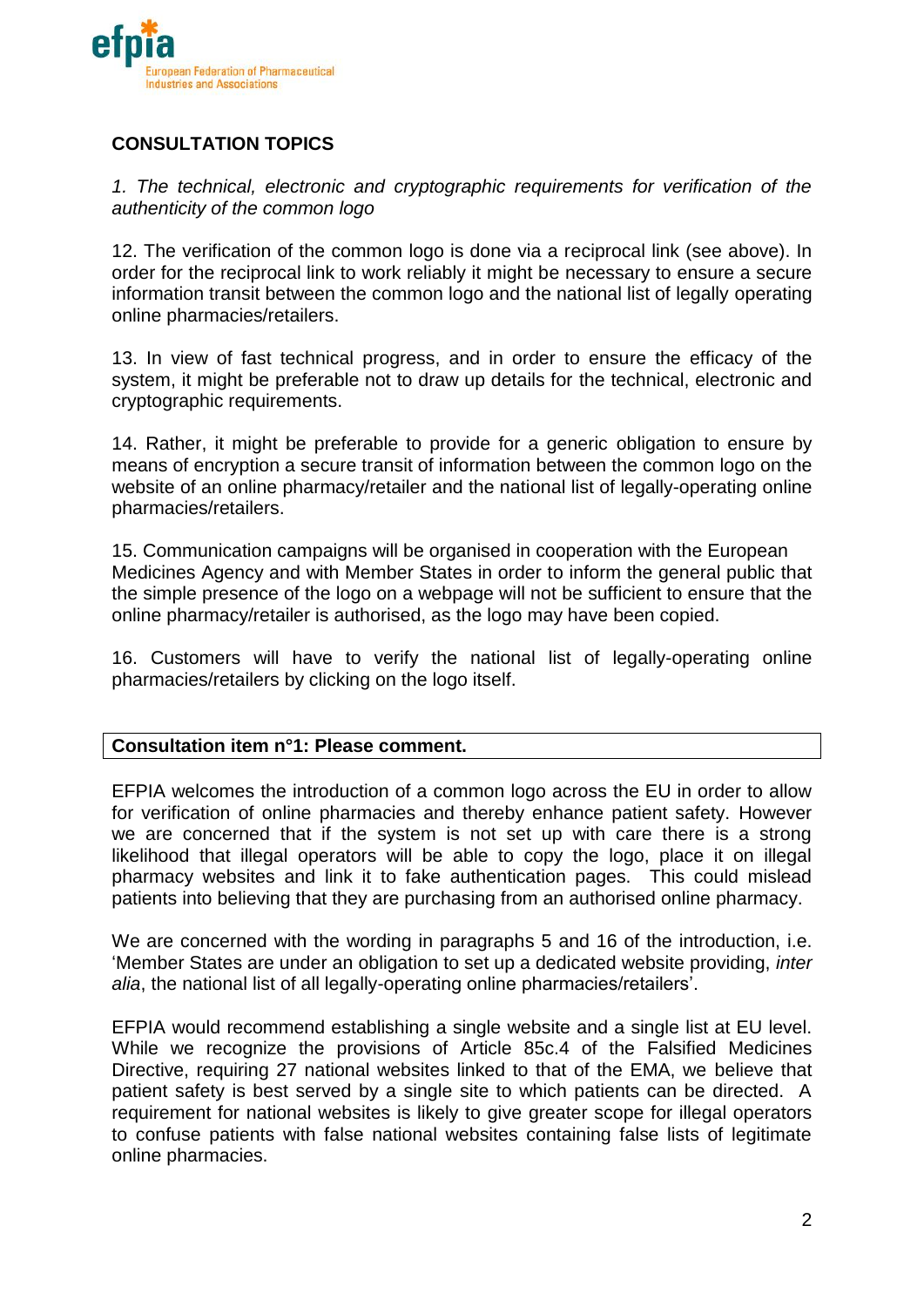

It is critical that the EMA and EU Member States conduct pan-European awareness raising campaigns in order to inform *the general public that the simple presence of the logo on a webpage will not be sufficient to ensure that the online pharmacy/retailer is authorised, as the logo may have been copied.* Equally, clicking on the logo on a page will not provide a guarantee of authenticity as the page to which the logo links could also be fake. The campaigns should explain how patients can tell the authenticity of the websites by checking the URL. Customer information campaigns by banks for online banking provide a good example.

# *2. Design of the common logo*

17. According to Directive 2011/62/EC, the design of the common logo would be set out in the implementing act.

18. For the purpose of this public consultation, two options for a common logo are put forward:

19. Option 1:



20. Option 2:



21. The logos displayed in paragraph 19 and 20 are registered in the Benelux Office for Intellectual Property and cannot be used or reproduced without the explicit authorisation of the European Commission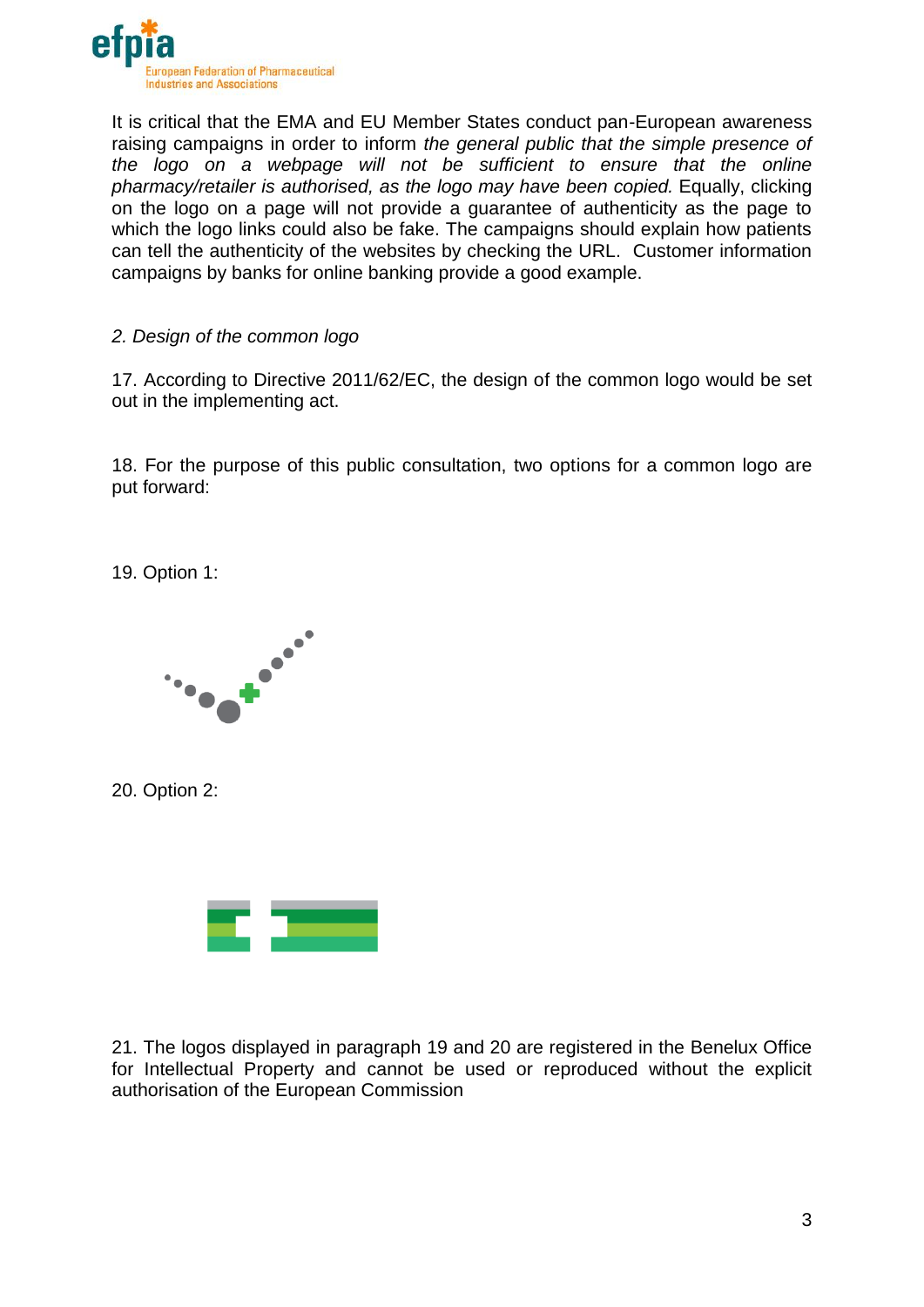

**Consultation item n°2: Please comment on these options. If you plan to submit another, alternative, design for the common logo as part of your submission, please be aware that the Commission does not intend to engage in any financial commitments for the use of the design of the common logo, or reference thereto, in the implementing act.**

EFPIA prefers option 1 which clearly conveys the idea of verification or accreditation and thereby trust. We believe the logo should also include the EU flag or some other EU protected symbol, which would give EU authorities the right to prosecute unauthorised users.

#### *3. National element and text associated with the common logo*

22. The common logo shall be recognisable throughout the Union, while enabling the identification of the Member State where the online pharmacy/retailer is established.

23. Therefore the logo that will be chosen will have to be associated to a national element, for example the flag of the concerned Member State.

24. A text could be associated with the logo to make clear to potential customers that the presence of the logo in itself is not sufficient to ensure that the online pharmacy/retailer is authorised, as the logo may have been copied.

25. Such text could be: "click to check this website".

## **Consultation item n°3: Please comment.**

EFPIA agrees with the above provisions regarding national elements linked to the logo (as long as small, leaving the EU elements predominant).

The suggested text associated with the logo is not appropriate as it would not be obvious for the customer to notice whether he/she is directed to a fake site. It is crucial to point out, in the clearest and simplest way possible, that there is a single checking point for the whole EU.

The checking website address should be simple and end with e.g. the "[.europa.eu"](http://europa.eu/) domain extension so as to make it more difficult for illegal pharmacies to set up fake checking sites. The ".pharmacy" domain extension (gTLD) – under the control of the US National Association of Boards of Pharmacy (NABP) - should equally be considered.

There should also be a warning against potential fake checking sites, even if it requires more space on the screen.

To prevent fraud, we suggest the text reads;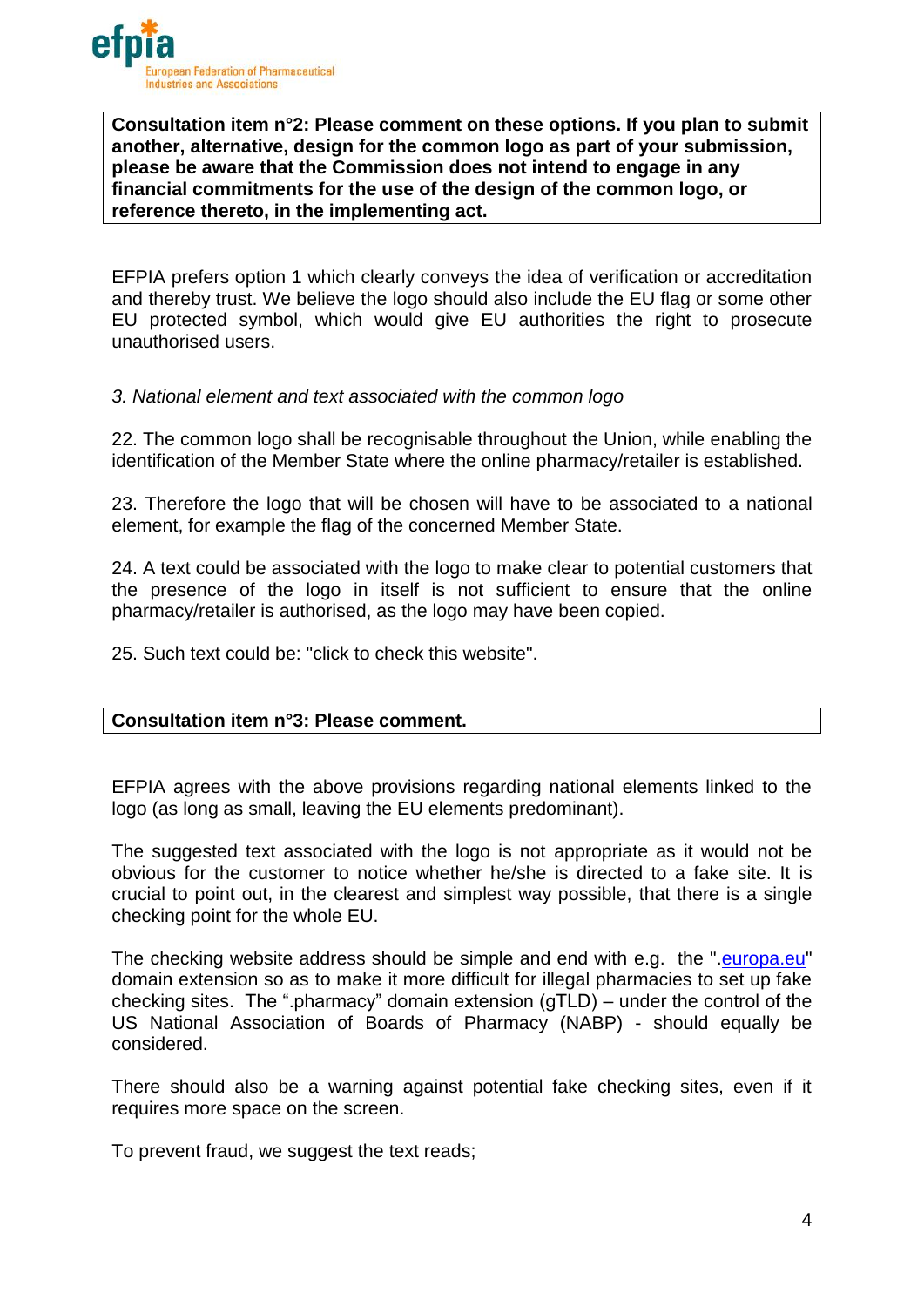

"Check legitimacy of this site using [www.onlinepharmacy.europa.eu](http://www.onlinepharmacy.europa.eu/) /.pharmacy only. Do not trust any web address that ends differently than [europa.eu](http://europa.eu/) / .pharmacy."

# *4. Other issues*

# 4.1. Date of application

29. The national laws transposing the rules on online pharmacies/retailers set out in Directive 2001/83/EC shall apply at the latest 1 year after the date of publication of the implementing act mentioned in paragraph 9.

**Consultation item n°4: Please raise any other issue or comment you would wish to make which has not been addressed in the consultation items above.**

EFPIA would like to add the following observations:

1. There should be clear sanctions in the event a website offering medicines uses the logo without authorisation. In addition, those websites should be blocked from appearing in search results in any of the EU Member States.

2. The website listing those authorised to sell medicines online should also provide information regarding the legality of purchasing medicines online by residents of each member state. For example, if a country prohibits buying medicines online, there would be no list of authorised sites, only that information.

3. To further support Article 85c.6 the single EU level site should include a way for the public to report suspicious websites selling medicines in the EU that are not on the approved lists. Those websites could be blocked from appearing in search results if they use the logo. If they do not use the logo, they should be referred to national authorities for takedown or a notice could be sent to the domain name registrar, or other action taken.

EFPIA stands ready to work with public authorities and relevant stakeholders at EU and national levels in order to secure the digital environment for medicinal products and protect patient safety.

\*

We are proactively engaged in a recently launched multi-stakeholder alliance -Alliance for Safe Online Pharmacy EU (ASOP) – aiming at making the internet a safer place through voluntary and collaborative actions. For further information on ASOP EU, please see [www.asop.eu](http://www.asop.eu/)

\_\_\_\_\_\_\_\_\_\_\_\_\_\_\_\_\_\_\_\_\_\_\_\_\_\_\_